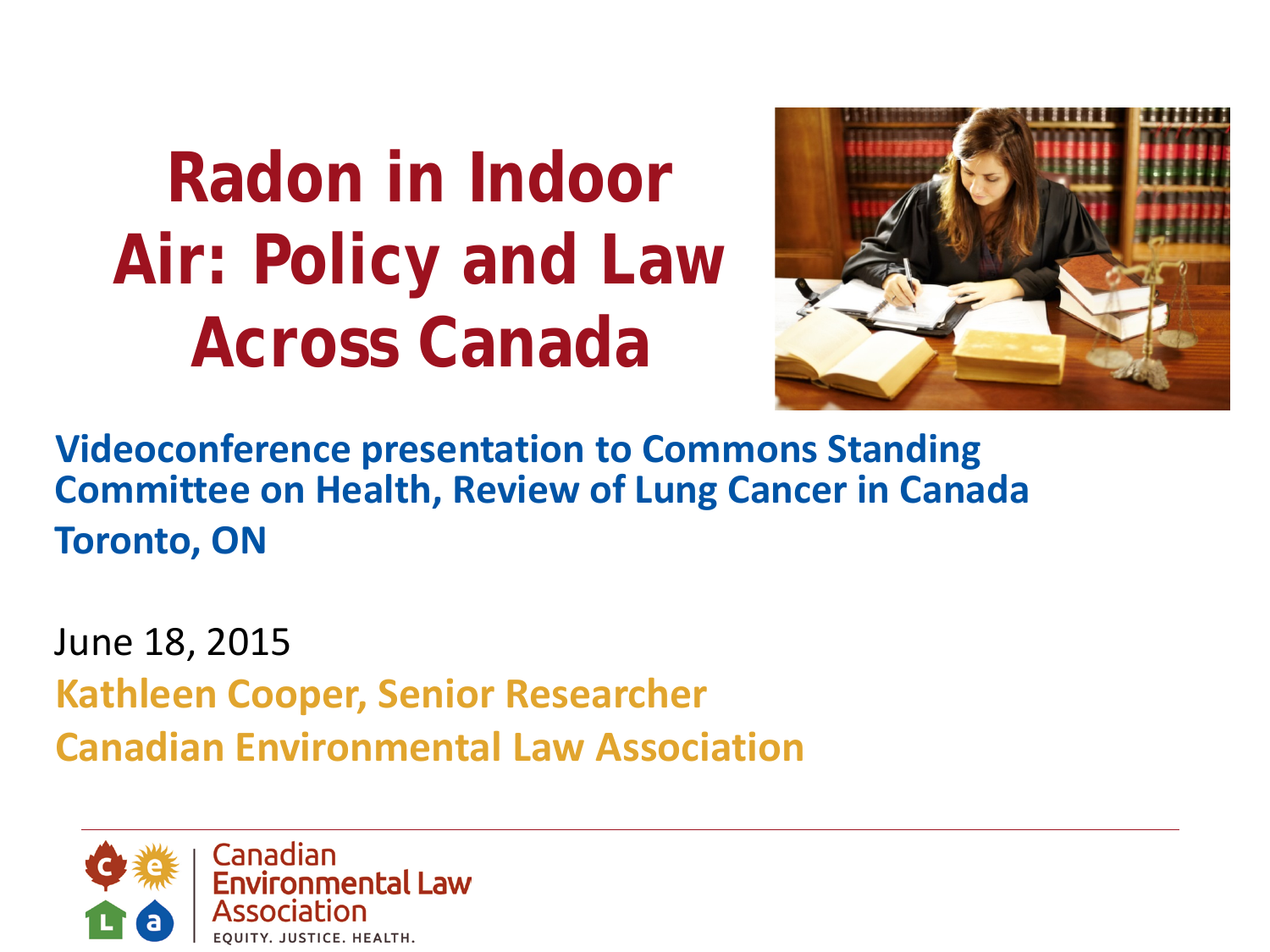### **About CELA**

- Non-profit, public interest organization
- Ontario Legal Aid Clinic
- Legal representation of low income individuals and vulnerable communities
- Within strategic law reform priorities - Environment and Human Health
- Population health approach
	- Large numbers affected
	- Serious outcomes
	- Radon fits squarely within this approach





© 2015 Legal Aid Ontario / Aide juridique Ontario Privacy / Contact Us | Confidentialité / Pour nous jo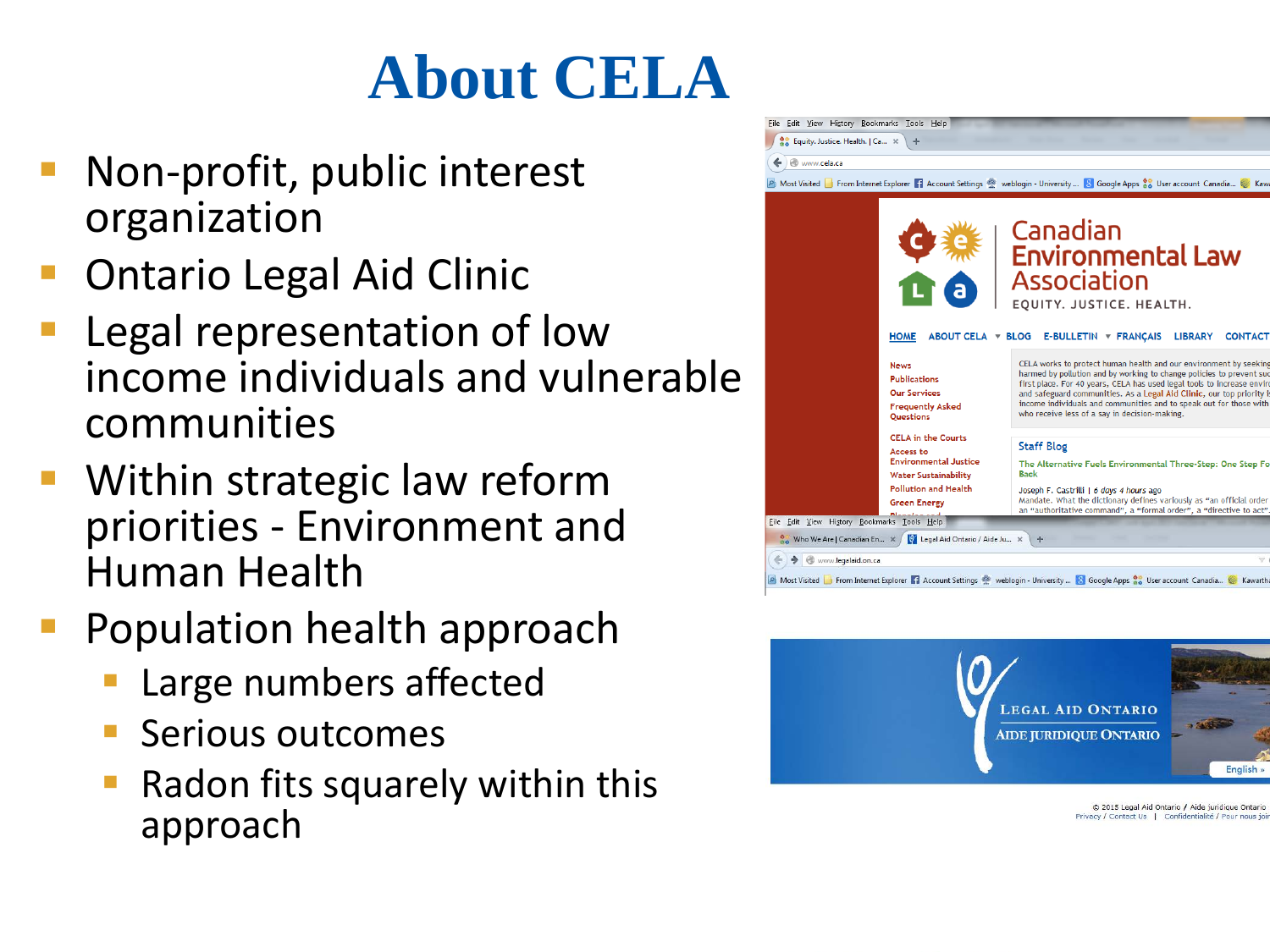# **Radon in Indoor Air: A Review of Policy and Law in Canada**

- Canvassed policy and law current to June, 2014; interviews across Canada
- Analysis of jurisdiction/roles
- Focused on public buildings and building codes
- Also reviewed other provincial policy and law potentially relevant; associated common law
- 14 Recommendations and detailed appendices
	- Focus today: federal recommendations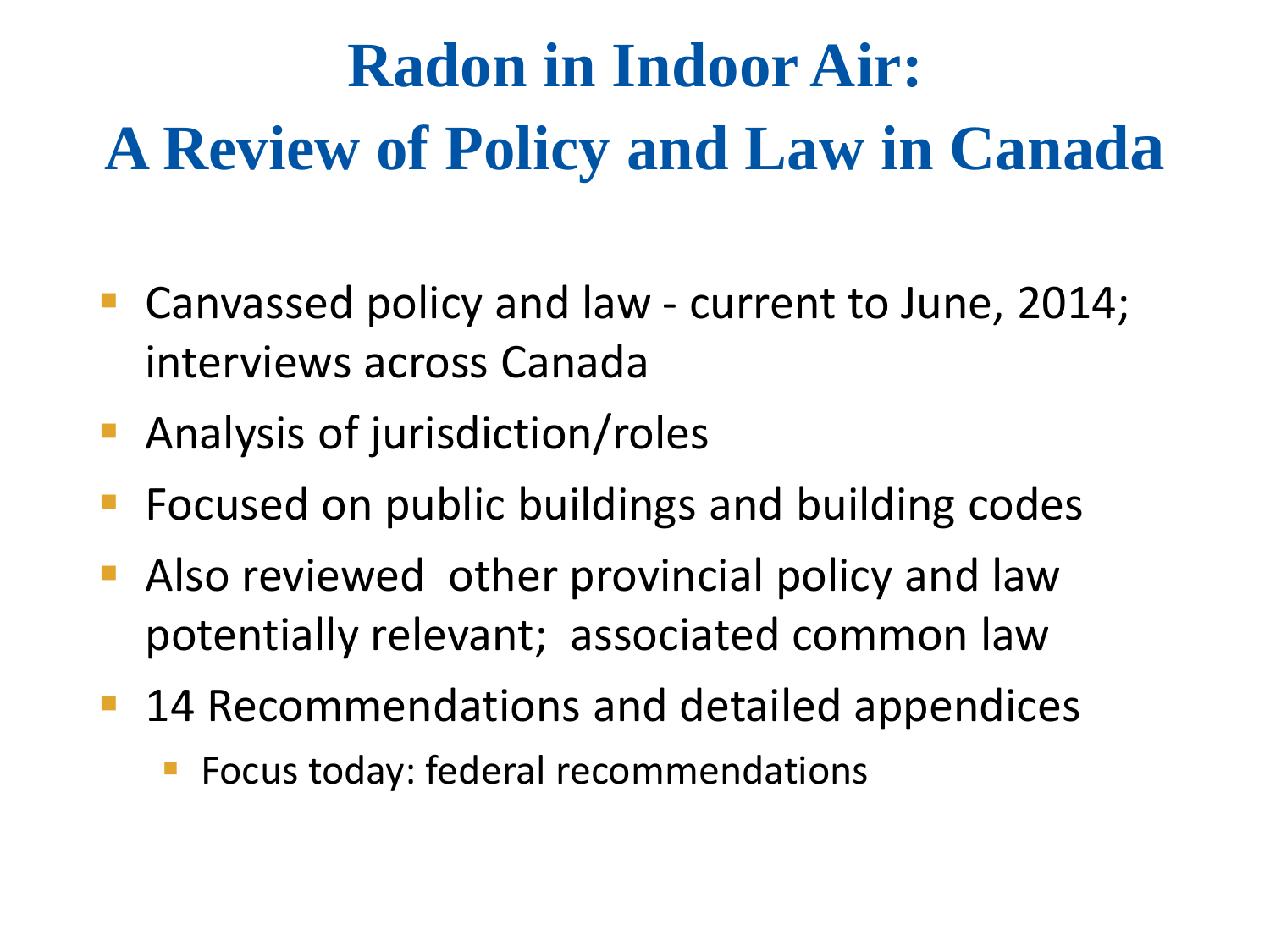## **Radon in Indoor Air: A Review of Policy and Law in Canada**

**Full Report**: [http://www.cela.ca/publications/radon-indoor](http://www.cela.ca/publications/radon-indoor-air-review-policy-and-law-canada)[air-review-policy-and-law-canada](http://www.cela.ca/publications/radon-indoor-air-review-policy-and-law-canada)

#### **Media Release:**

[http://www.cela.ca/newsevents/radon-homes-schools-and](http://www.cela.ca/newsevents/radon-homes-schools-and-workplaces-cela-finds-legal-protections-lacking)[workplaces-cela-finds-legal-protections-lacking](http://www.cela.ca/newsevents/radon-homes-schools-and-workplaces-cela-finds-legal-protections-lacking)

**Le radon présent dans les habitations, les écoles et les lieux de travail : L'ACDE constate le manque de protections juridiques** (<http://www.cela.ca/node/2966>)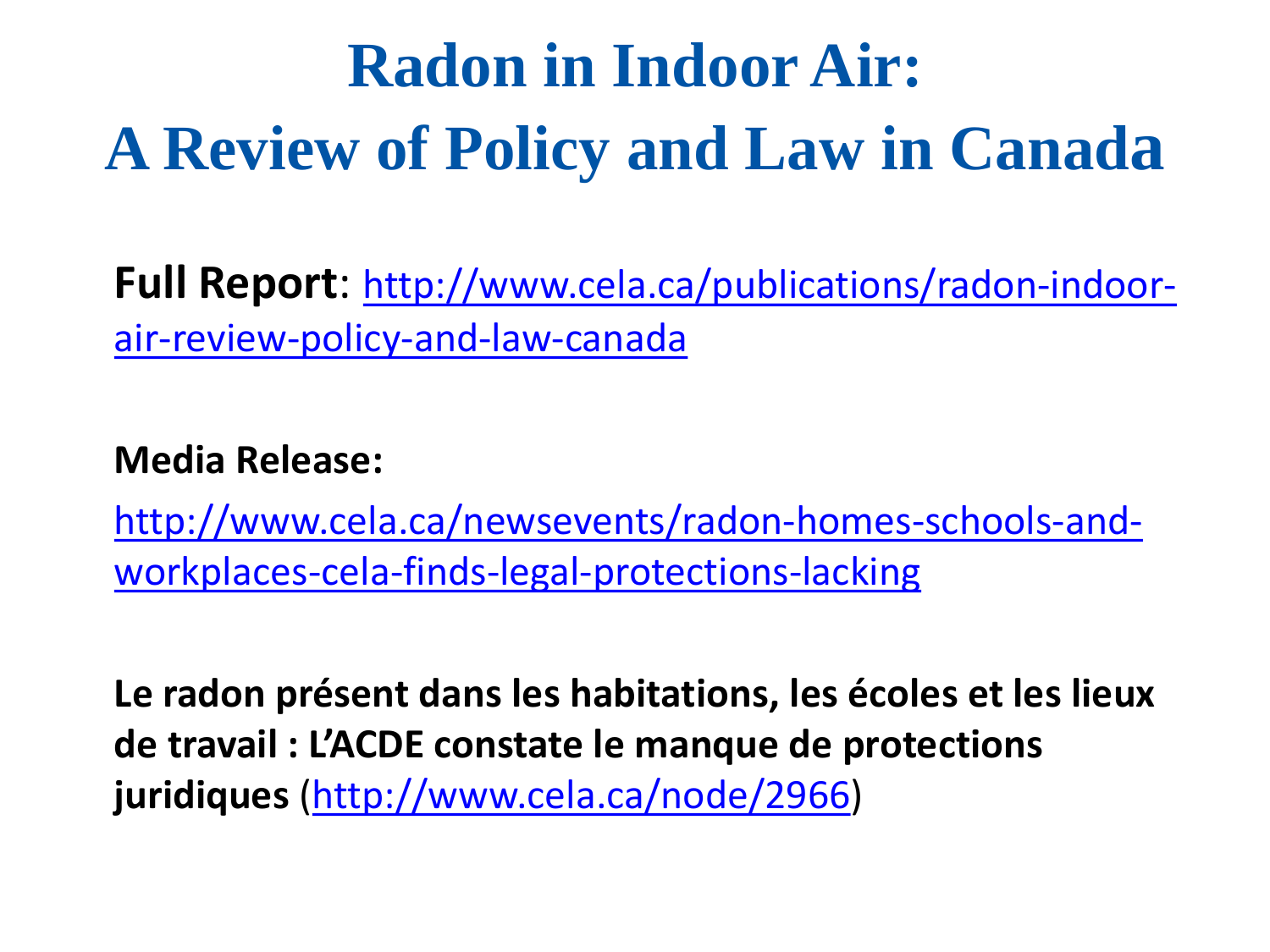## **Main Findings**

- Canadians need better legal protection
- **Patchwork of inconsistent and mostly** unenforceable guidance
- **Figure 2018** Federal Gov't important leadership; more to do
- **Provinces/Territories primary jurisdiction;** multiple laws needing updates or that contain gaps/ambiguity
- **Limited/no case law points to need for law** reform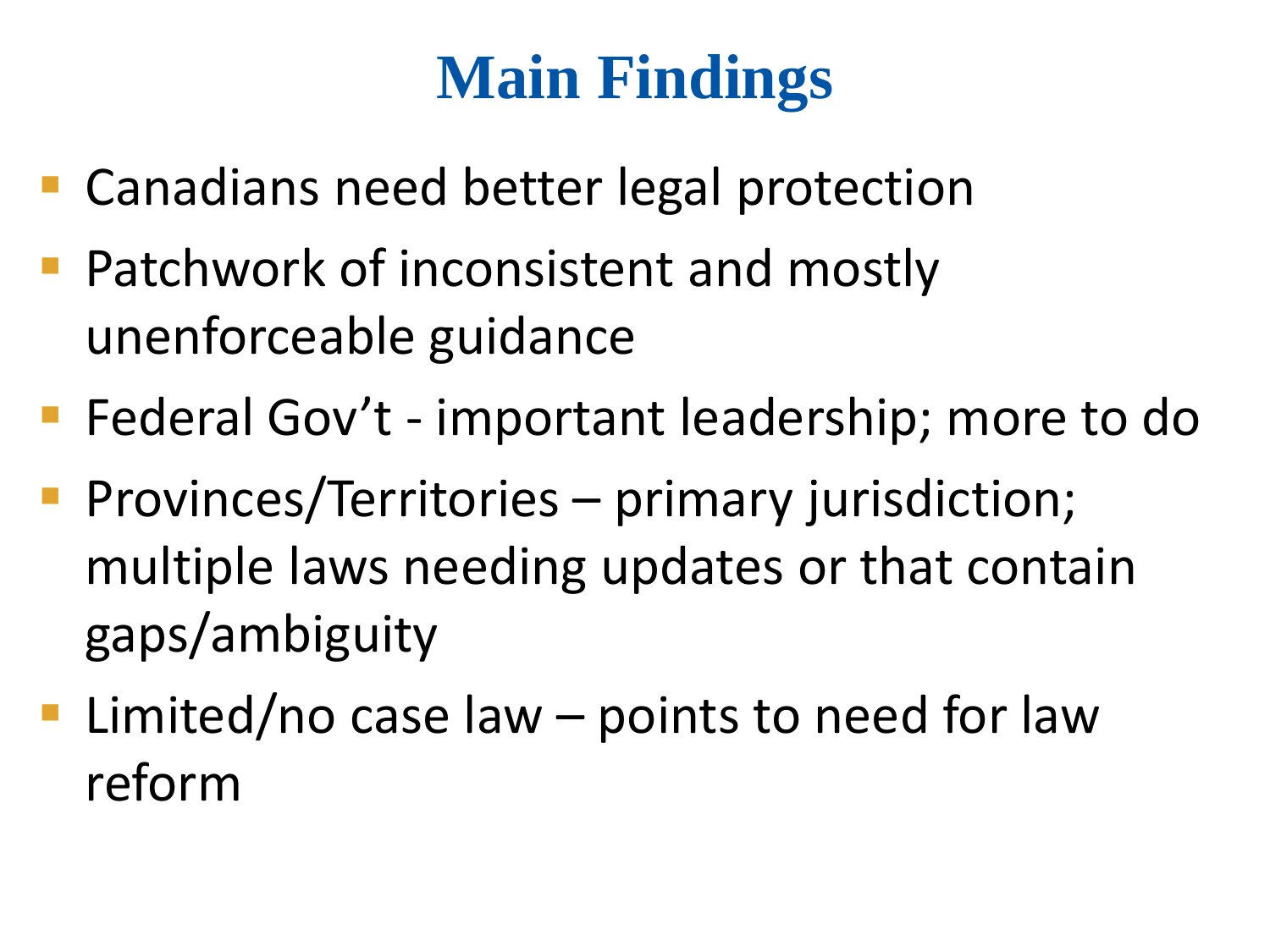## **Federal Action on Radon**

#### **National Radon Program**

- Research, testing, mapping
- **Updated guideline (200**  $Bq/m^3$
- **Updated National** Building Code
- **Certification program** (CNRPP)
- **Urge testing of all** homes



Image Source: Kelley Bush, Health Canada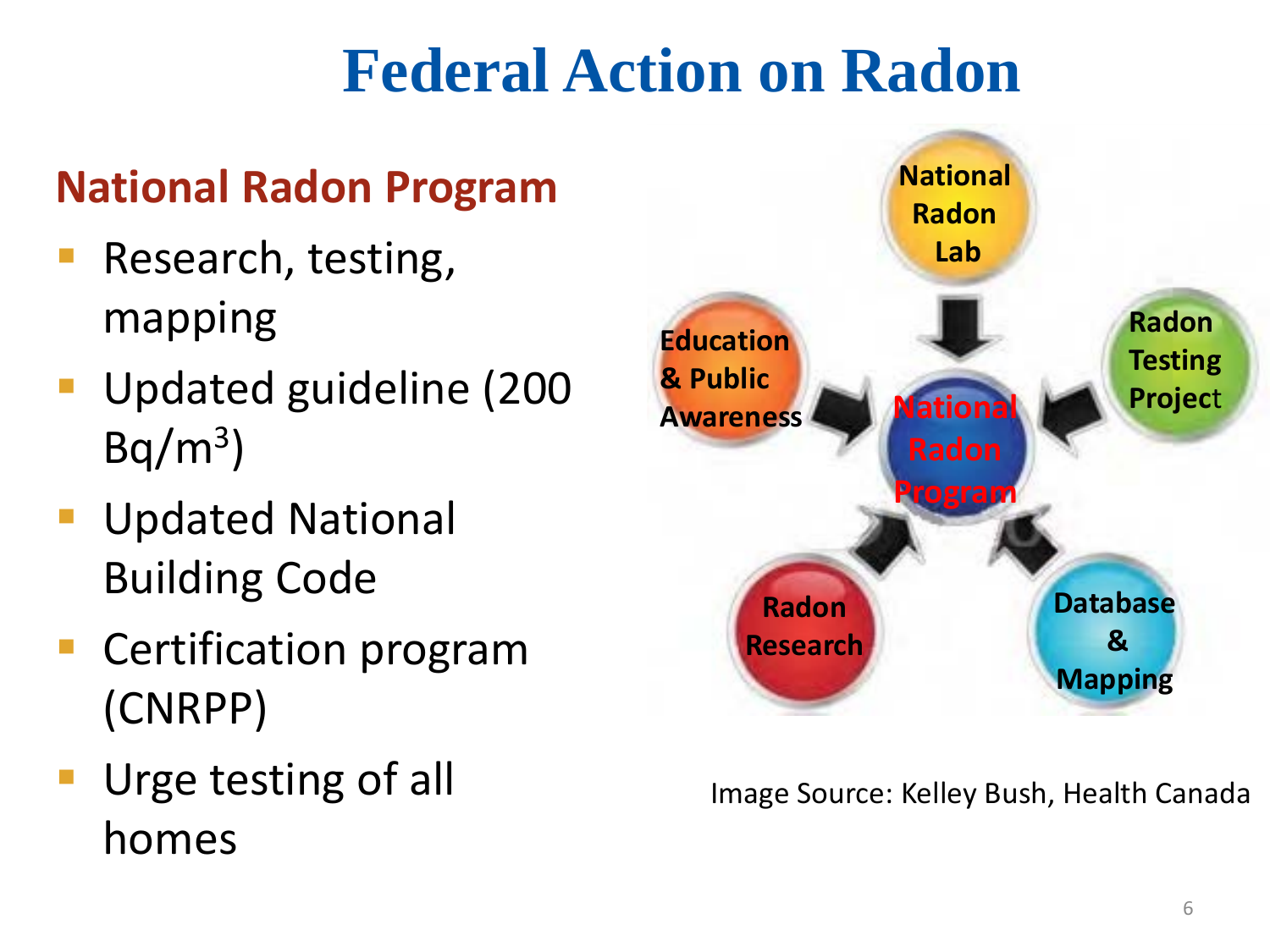#### **Recommendations for Federal Action**

- To support educational work and urging that all homes be tested:
	- Logical next step? Tax credit for radon remediation
	- See Green Budget Coalition Recommendations for 2015

<http://www.cela.ca/sites/cela.ca/files/GBC-2015.pdf>

Recommandations relatives au Budget de 2015 ([http://www.cela.ca/node/2968\)](http://www.cela.ca/node/2968)

- "radiation" and "radioactivity" : clearer messaging
- Data sharing nationwide; ensure publicly available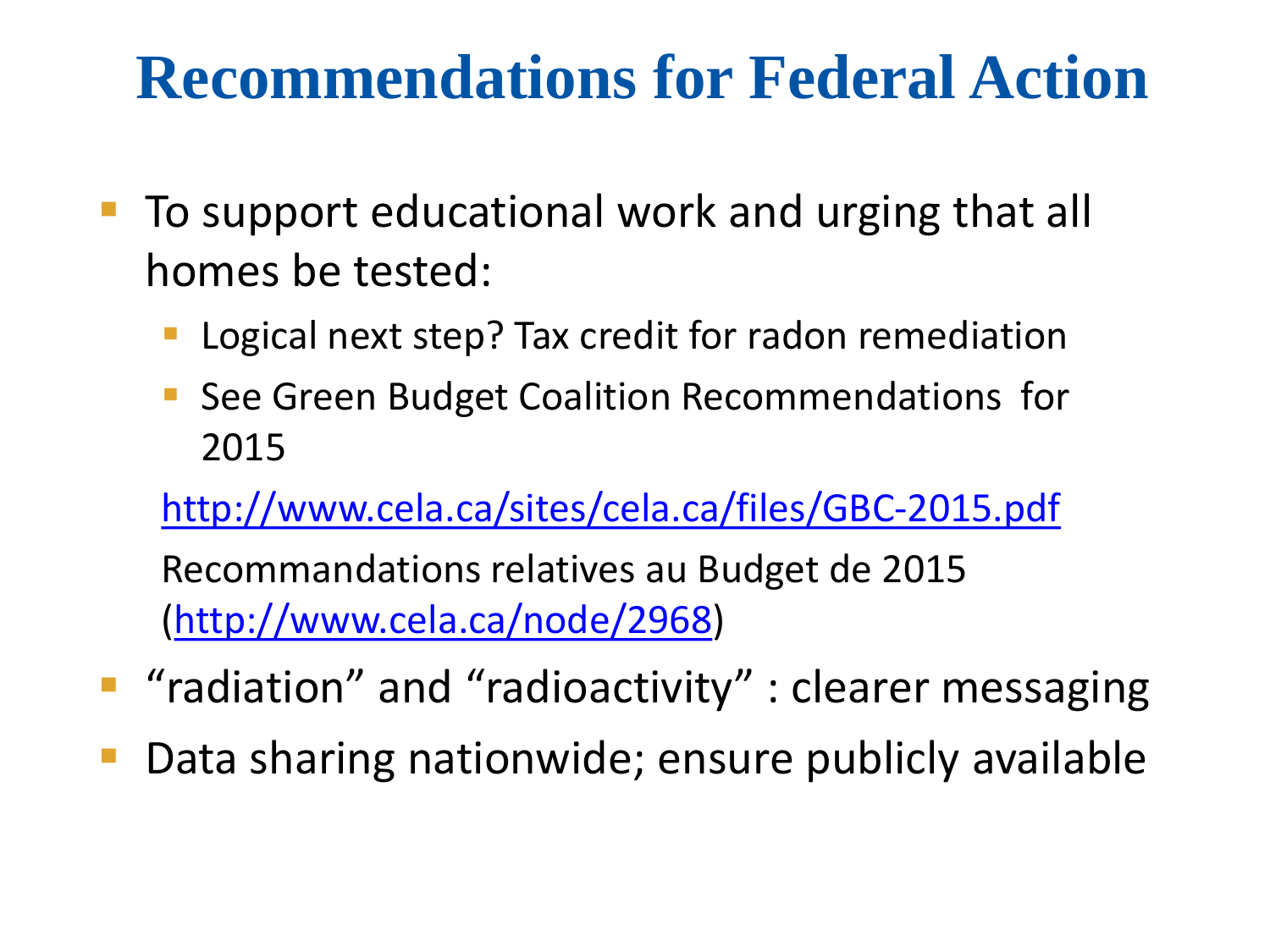### **Recommendations for Federal Action, cont'd**

- Lower guideline to 100 Bq/ $m<sup>3</sup>$  in line with WHO
	- See Suzuki Foundation report: Revisiting Canada's Radon Guideline [http://davidsuzuki.org/publications/rep](http://davidsuzuki.org/publications/reports/2015/revisiting-canadas-radon-guideline/) [orts/2015/revisiting-canadas-radon](http://davidsuzuki.org/publications/reports/2015/revisiting-canadas-radon-guideline/)[guideline/](http://davidsuzuki.org/publications/reports/2015/revisiting-canadas-radon-guideline/)
- Update *Canada Labour Code –* outdated level and slow timeline to revise
- Improve uptake of *Naturally Occurring Radioactive Materials*  (NORM) guidelines

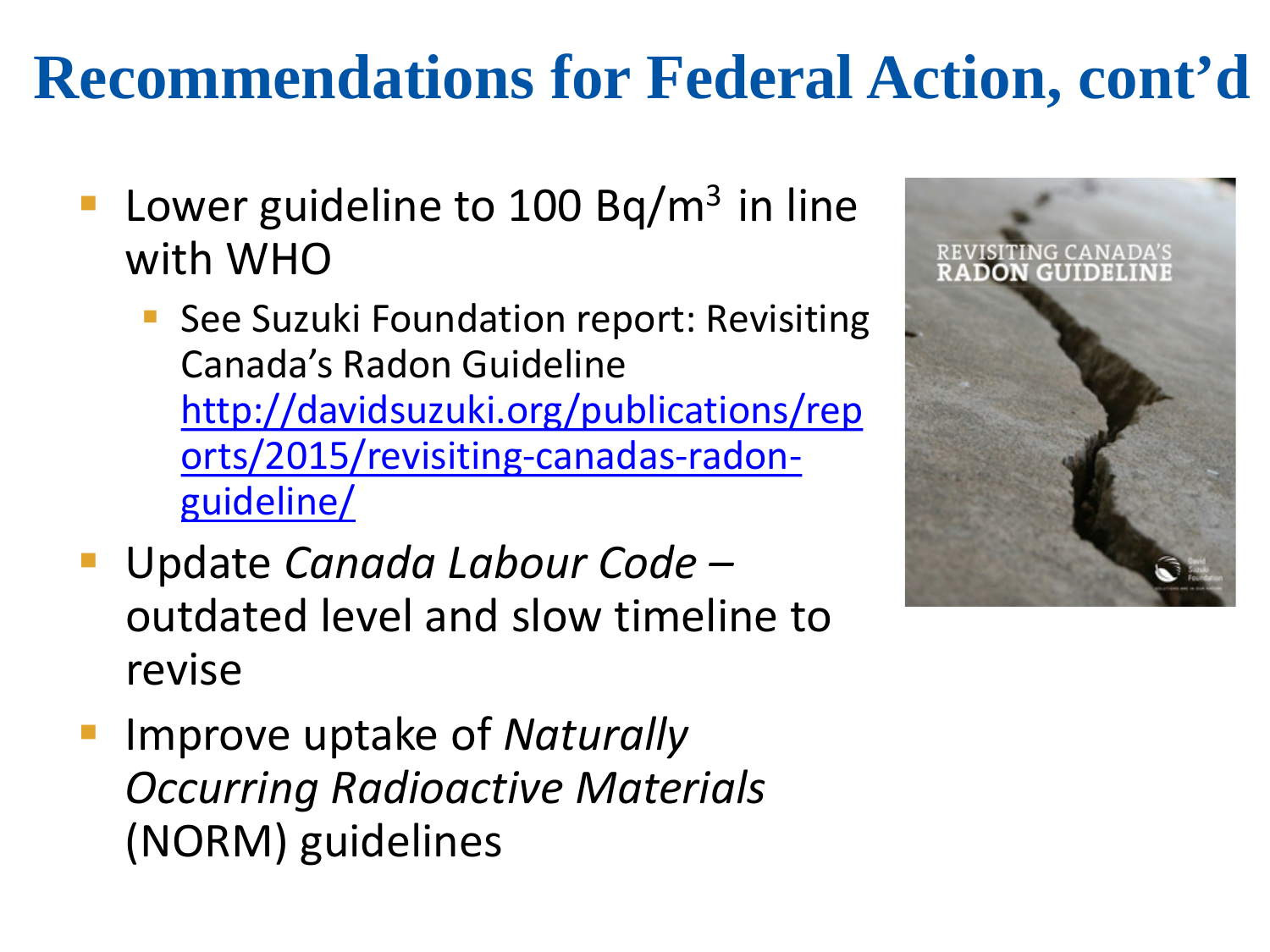#### *Canada Labour Code* **and NORM Guidelines**

- CLC only legally enforceable limit for occupational exposure - remains at outdated level of 800 Bq/m3
- Confusion and uncertainty about workplace radon rules or whether NORM Guidelines apply (**applies to any indoor workplace space**)
	- Few/no complaints; thus, little to no enforcement action taken
	- Some apply NORM, others deny radon is an occupational health issue and state enforcement action unlikely as only agreed upon levels are regulations for radiation-exposed workers (**not accurate**)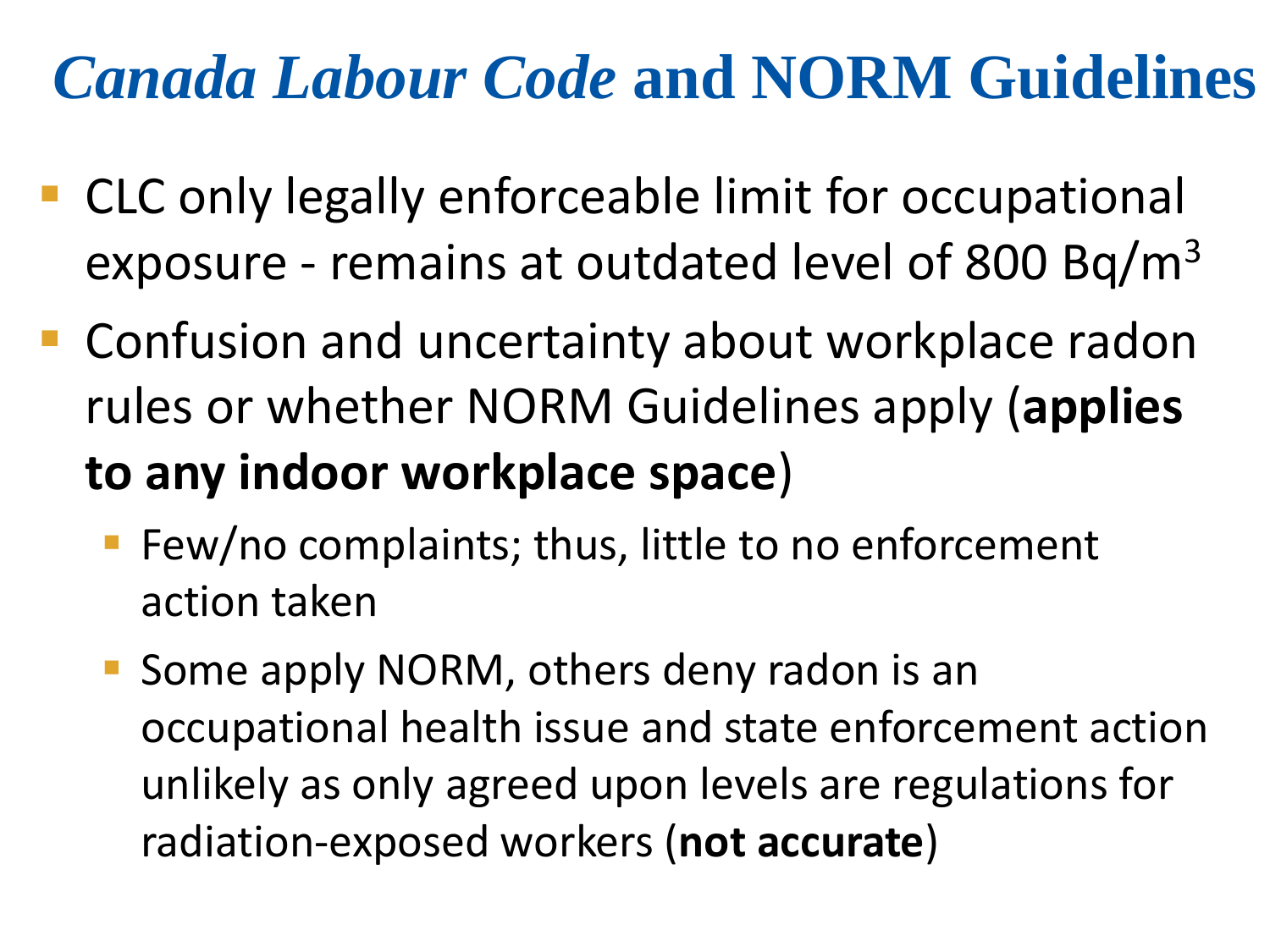## *Canada Labour Code* **and NORM Guidelines Recommendations:**

- Update CLC limit to federal ref'ce level (currently sits at 200 Bq/m<sup>3</sup>; 100 Bq/m<sup>3</sup> is more up to date)
- FPT Radiation Protection Committee convene FPT task force for inspectors on application of NORM Guidelines to radon
- **Amend prov'l labour codes** 
	- include federal level, require testing and mitigation as needed, clarify inspection and enforcement duties
- CAREX, with CNRPP, research, dosimetry monitoring, for radon mitigators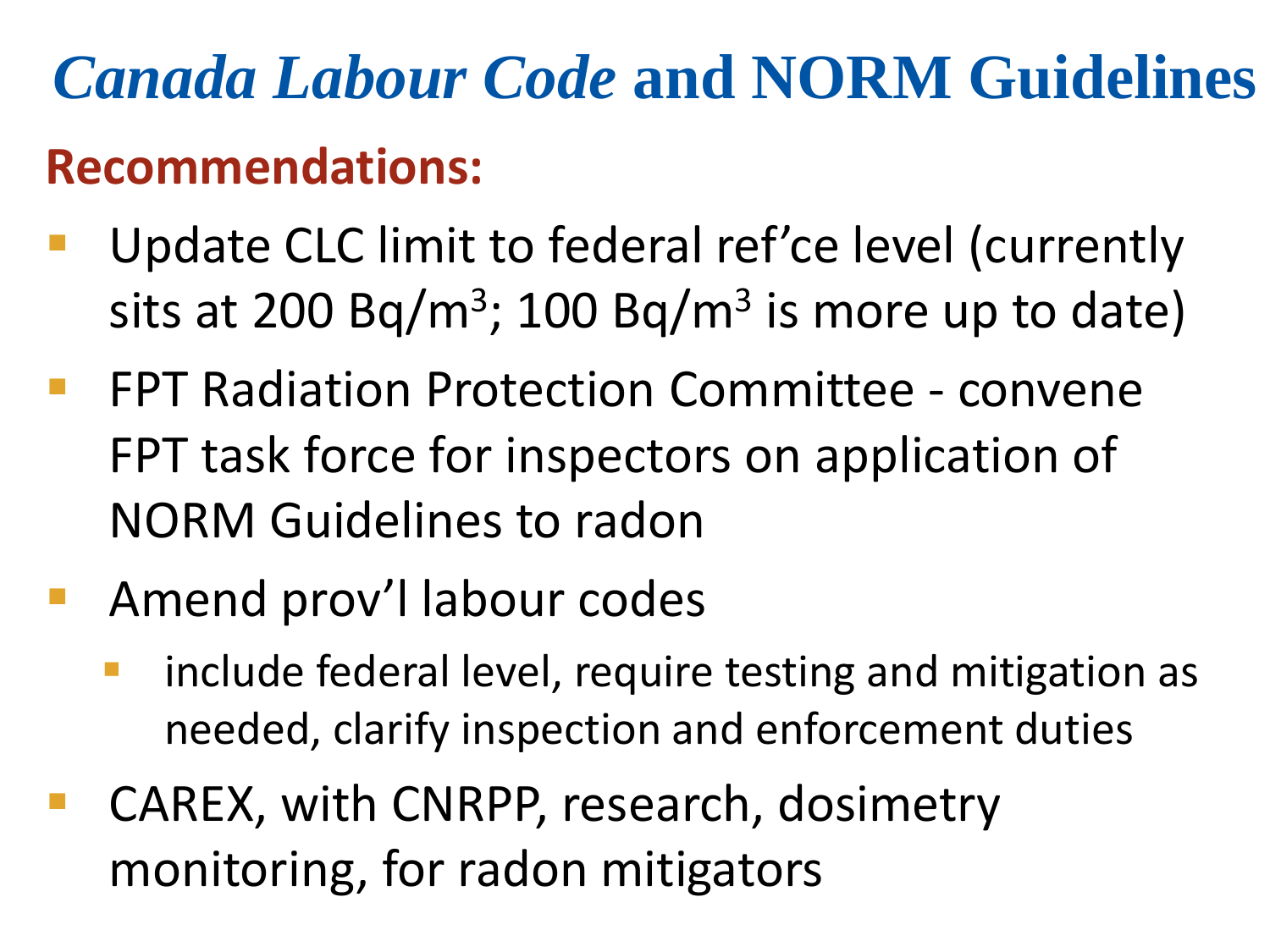### **Recap of Report Findings**

- Need for legal requirements vs. guidance:
	- Underscore seriousness of problem and support outreach messages
	- Require testing in public buildings and public access to information
	- To correct inconsistent response among inspectors and provide them with tools for action
- Limited/no case law under statutes or common law
	- Law reform is best remedy vs. costly and situation-specific litigation
- **Additional Federal Gov't action needed in key areas:** 
	- Update federal radon guidance level to  $100$  Bq/m<sup>3</sup>
	- Lack of tax credit in 2015 Budget disappointing; remains worthwhile to complement Nat'l Radon Program.
	- Update Canada Labour Code and facilitate clear application of NORM Guidelines
- Health care savings and prevented lung cancer deaths